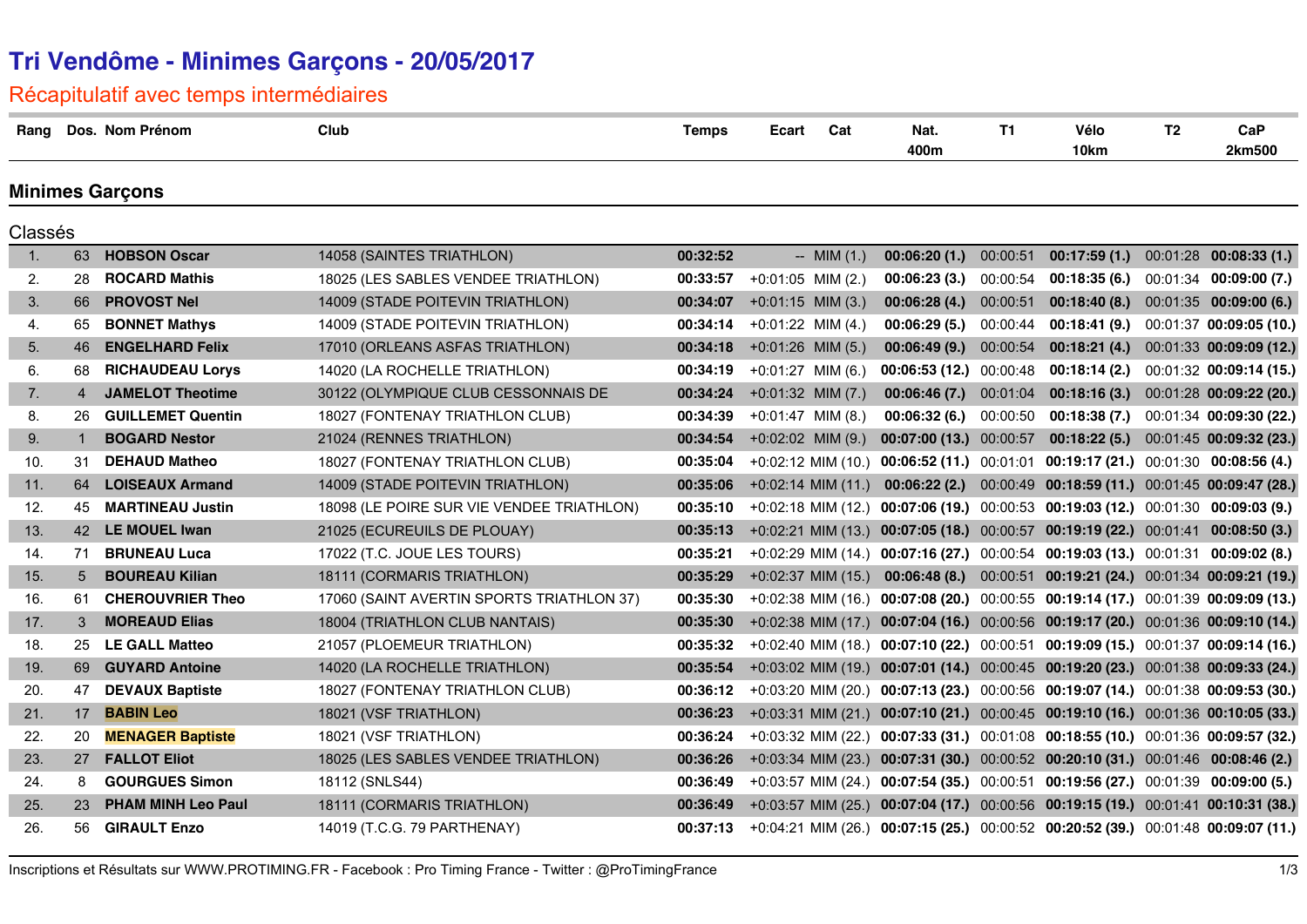# **Tri Vendôme - Minimes Garçons - 20/05/2017**

### Récapitulatif avec temps intermédiaires

| Rang |             | Dos. Nom Prénom                | Club                                       | <b>Temps</b> | Ecart                | Cat | Nat.                                                                                       | T1 | Vélo     | T <sub>2</sub> | CaP          |
|------|-------------|--------------------------------|--------------------------------------------|--------------|----------------------|-----|--------------------------------------------------------------------------------------------|----|----------|----------------|--------------|
|      |             |                                |                                            |              |                      |     | 400m                                                                                       |    | 10km     |                | 2km500       |
| 27.  |             | 37 STINDEL Julien              | 30093 (PAYS D ANCENIS CLUB TRIATHLON 44)   | 00:37:23     |                      |     | +0:04:31 MIM (27.) 00:07:02 (15.) 00:01:02 00:19:27 (25.) 00:01:45 00:10:55 (42.)          |    |          |                |              |
| 28.  | 16          | <b>CONSTANTIN Theo</b>         | 18033 (ASPTT ANGERS)                       | 00:37:25     |                      |     | +0:04:33 MIM (28.) 00:07:54 (36.) 00:01:03 00:20:09 (30.) 00:01:40 00:09:23 (21.)          |    |          |                |              |
| 29.  | 48          | <b>DENIS Leo</b>               | 17010 (ORLEANS ASFAS TRIATHLON)            | 00:37:29     |                      |     | +0:04:37 MIM (29.) 00:06:51 (10.) 00:00:55 00:20:51 (38.) 00:01:40 00:09:49 (29.)          |    |          |                |              |
| 30.  |             | 52 LORRY Killian               | 17033 (TRIATHLON CLUB CHATEAUROUX 36)      | 00:37:34     |                      |     | +0:04:42 MIM (30.) 00:07:14 (24.) 00:01:17 00:19:14 (18.) 00:01:42 00:11:06 (47.)          |    |          |                |              |
| 31.  | 11          | <b>LE TENNIER Aubin</b>        | 21083 (PONTIVY TRIATHLON)                  | 00:37:49     |                      |     | +0:04:57 MIM (31.) 00:08:11 (43.) 00:01:13 00:19:54 (26.) 00:01:41 00:09:45 (26.)          |    |          |                |              |
| 32.  | 67          | <b>MEYER Paul</b>              | 14020 (LA ROCHELLE TRIATHLON)              | 00:37:49     |                      |     | +0:04:57 MIM (32.) 00:07:34 (32.) 00:00:54 00:20:33 (33.) 00:01:42 00:09:43 (25.)          |    |          |                |              |
| 33.  |             | 53 MADREL Kyllian              | 17029 (CHARTRES METROPOLE TRIATHLON)       | 00:37:52     |                      |     | +0:05:00 MIM (33.) 00:07:29 (29.) 00:01:00 00:20:37 (34.) 00:01:52 00:09:47 (27.)          |    |          |                |              |
| 34.  | 30          | <b>ROUSIER Titouan</b>         | 18010 (M.A.T. 72 LE MANS ASSOCIATION TRIA) | 00:38:13     |                      |     | +0:05:21 MIM (34.) 00:08:12 (44.) 00:01:07 00:20:06 (29.) 00:01:51 00:09:56 (31.)          |    |          |                |              |
| 35.  | 55          | <b>JADEAU SIBILEAU Antoine</b> | 14019 (T.C.G. 79 PARTHENAY)                | 00:38:46     |                      |     | +0:05:54 MIM (35.) 00:07:16 (26.) 00:01:01 00:20:43 (35.) 00:01:44 00:10:47 (40.)          |    |          |                |              |
| 36.  |             | 59 GOURY Florentin             | 17060 (SAINT AVERTIN SPORTS TRIATHLON 37)  | 00:38:49     |                      |     | +0:05:57 MIM (36.) 00:07:41 (33.) 00:00:48 00:21:52 (49.) 00:01:40 00:09:17 (17.)          |    |          |                |              |
| 37.  | 38          | <b>CHARRIER Elouan</b>         | 21057 (PLOEMEUR TRIATHLON)                 | 00:38:49     |                      |     | +0:05:57 MIM (37.) 00:08:45 (51.) 00:00:56 00:20:46 (36.) 00:01:41 00:09:19 (18.)          |    |          |                |              |
| 38.  | 41          | <b>POUEZARD Leo</b>            | 21025 (ECUREUILS DE PLOUAY)                | 00:39:10     |                      |     | +0:06:18 MIM (38.) 00:07:19 (28.) 00:00:57 00:20:48 (37.) 00:01:56 00:11:04 (45.)          |    |          |                |              |
| 39.  | 9           | <b>SAMSON Fabian</b>           | 30122 (OLYMPIQUE CLUB CESSONNAIS DE        | 00:39:11     |                      |     | +0:06:19 MIM (39.) 00:08:10 (41.) 00:01:12 00:20:05 (28.) 00:01:49 00:10:57 (43.)          |    |          |                |              |
| 40.  | $7^{\circ}$ | <b>GALERNE Malo</b>            | 18091 (TRI VELOCE SAINT SEBASTIEN)         | 00:39:32     |                      |     | +0:06:40 MIM (40.) 00:08:13 (45.) 00:00:52 00:20:53 (40.) 00:01:43 00:10:27 (37.)          |    |          |                |              |
| 41.  |             | 79 CHAPERON Ferreol            | 17010 (ORLEANS ASFAS TRIATHLON)            | 00:39:42     |                      |     | +0:06:50 MIM (41.) 00:07:42 (34.) 00:01:22 00:20:19 (32.) 00:01:41 00:11:41 (54.)          |    |          |                |              |
| 42.  | 36          | <b>SOURISSEAU Dorian</b>       | 18109 (LES HERBIERS VENDEE TRIATHLON)      | 00:39:48     |                      |     | +0:06:56 MIM (42.) 00:08:26 (47.) 00:01:01 00:21:18 (44.) 00:01:49 00:10:05 (34.)          |    |          |                |              |
| 43.  |             | 58 THOMAS Hugo                 | 17070 (VIERZON TRIATHLON18)                | 00:40:38     |                      |     | +0:07:46 MIM (43.) 00:08:33 (48.) 00:01:22 00:21:18 (43.) 00:01:56 00:10:48 (41.)          |    |          |                |              |
| 44.  |             | 12 MARSAC Raphael              | 21083 (PONTIVY TRIATHLON)                  | 00:40:51     |                      |     | +0:07:59 MIM (44.) 00:08:00 (38.) 00:01:18 00:21:48 (48.) 00:02:11 00:11:04 (46.)          |    |          |                |              |
| 45.  | $2^{\circ}$ | <b>LEFEUVRE Simon</b>          | 21018 (A.S.A.E.C. COETQUIDAN TRIATHLON)    | 00:41:49     |                      |     | +0:08:57 MIM (45.) 00:08:06 (39.) 00:01:22 00:21:16 (42.) 00:01:57 00:12:28 (61.)          |    |          |                |              |
| 46.  |             | 60 LACROIX Cedric              | 17060 (SAINT AVERTIN SPORTS TRIATHLON 37)  | 00:41:58     | $+0.09:06$ MIM (46.) |     | $\theta$                                                                                   |    | $\theta$ |                | $\mathbf{0}$ |
| 47.  |             | 62 ALGRET Gabin                | 17060 (SAINT AVERTIN SPORTS TRIATHLON 37)  | 00:42:01     |                      |     | +0:09:09 MIM (47.) 00:09:10 (53.) 00:01:08 00:22:40 (57.) 00:01:53 00:10:12 (35.)          |    |          |                |              |
| 48.  |             | 6 SUZANNE Eliot                | 18033 (ASPTT ANGERS)                       | 00:42:09     |                      |     | +0:09:17 MIM (48.) 00:08:45 (50.) 00:01:24 00:23:11 (60.) 00:01:43 00:10:15 (36.)          |    |          |                |              |
| 49.  | 51          | <b>DALLOT Julien</b>           | 17033 (TRIATHLON CLUB CHATEAUROUX 36)      | 00:42:13     |                      |     | +0:09:21 MIM (49.) 00:08:09 (40.) 00:01:06 00:22:20 (54.) 00:02:12 00:11:44 (55.)          |    |          |                |              |
| 50.  | 33          | <b>NICOLAS Malo</b>            | 18109 (LES HERBIERS VENDEE TRIATHLON)      | 00:42:29     |                      |     | +0:09:37 MIM (50.) 00:08:40 (49.) 00:01:24 00:21:35 (47.) 00:02:26 00:12:14 (58.)          |    |          |                |              |
| 51.  |             | 72 DEVILLARD Samuel            | 17022 (T.C. JOUE LES TOURS)                | 00:42:45     |                      |     | +0:09:53 MIM (51.) 00:10:15 (63.) 00:01:28 00:21:21 (45.) 00:01:55 00:11:10 (48.)          |    |          |                |              |
| 52.  | 44          | <b>GRAVIER Niels</b>           | 18066 (ST JEAN DE MONTS VENDEE TRIATHLON   | 00:42:46     |                      |     | +0:09:54 MIM (52.) 00:09:53 (58.) 00:01:27 00:22:18 (53.) 00:01:53 00:10:36 (39.)          |    |          |                |              |
| 53.  | 19          | <b>FOUINEAU Simon</b>          | 18021 (VSF TRIATHLON)                      | 00:43:17     |                      |     | +0:10:25 MIM (53.) 00:08:15 (46.) 00:01:06 00:21:25 (46.) 00:01:59 00:13:38 (64.)          |    |          |                |              |
| 54.  |             | 75 LEFEVRE Romain              | 17012 (VENDOME TRIATHLON)                  | 00:43:38     |                      |     | +0:10:46 MIM (54.) 00:10:26 (66.) 00:01:19 00:21:57 (50.) 00:02:02 00:11:17 (50.)          |    |          |                |              |
| 55.  |             | 43 LE GLEUT Mathis             | 21025 (ECUREUILS DE PLOUAY)                |              |                      |     | 00:44:00 +0:11:08 MIM (55.) 00:10:09 (61.) 00:01:35 00:22:15 (52.) 00:02:02 00:11:37 (53.) |    |          |                |              |